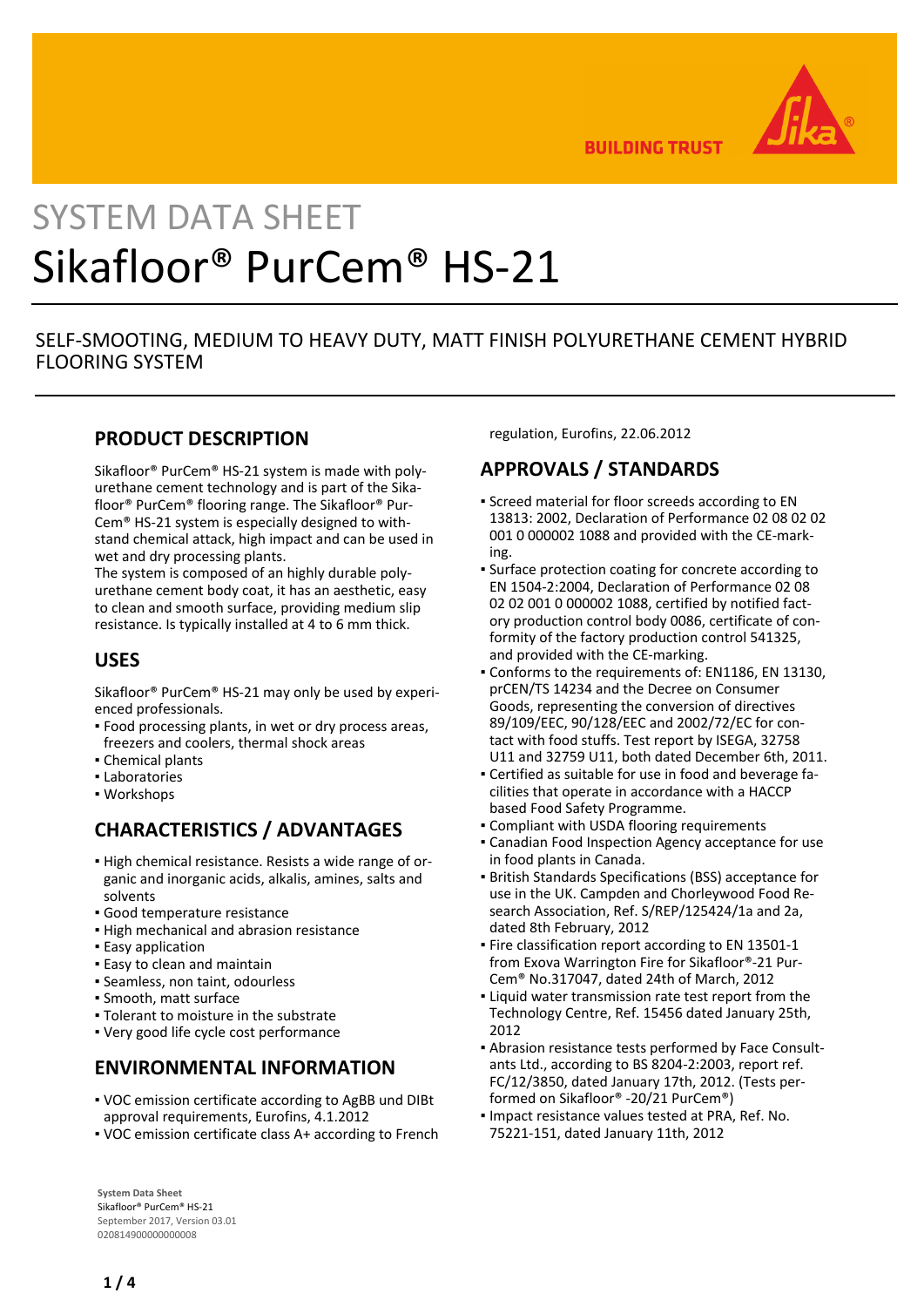- **-** Slip resistance properties according to DIN 51130 tested at MPI (Materialprüfung und Entwicklung), test reports refs. No. 12-6639-S/12 and 12-6641- S/12, dated August 7th, 2012.
- GMP "Class A in operation" certified in accordance with EC-GMP Annex 1, (Clean Room Suitable Materials ® tested, report no. SI 1403-695.
- Cleanibility. Clean Room Suitable Material (Riboflav in test) test report no. SI 1403-695, Fraunhofer Institute for Manufacturing and Engineering and Automation IPA.
- **Biological resistance. Clean Room Suitable Material** test report no. SI 1403-695, Fraunhofer In- stitute for Manufacturing and Engineering and Automation IPA.

## **SYSTEM INFORMATION**

| <b>System Structure</b>                      | Sikafloor <sup>®</sup> PurCem <sup>®</sup> HS-21                                                                                                         |                                                                              |  |  |
|----------------------------------------------|----------------------------------------------------------------------------------------------------------------------------------------------------------|------------------------------------------------------------------------------|--|--|
|                                              | 2                                                                                                                                                        |                                                                              |  |  |
|                                              | Layer                                                                                                                                                    | Product                                                                      |  |  |
|                                              | 1. Scratch coat                                                                                                                                          | Sikafloor®-21 PurCem®                                                        |  |  |
|                                              | Sikafloor®-21 PurCem®<br>2. Body coat                                                                                                                    |                                                                              |  |  |
|                                              | As optional primers Sikafloor® -156/-161 + quartz sand 0.4–0.8 mm broadcast to excess can be used. Please<br>refer to the individual Product Data Sheet. |                                                                              |  |  |
| <b>Chemical base</b>                         | Water-based polyurethane cement hybrid                                                                                                                   |                                                                              |  |  |
| Appearance                                   | Smooth surface, matt finish                                                                                                                              |                                                                              |  |  |
| Colour                                       | Beige, Maize Yellow, Oxide Red, Sky Blue, Grass Green, Pebble Grey, Light<br>Grey, Dusty Grey, Agate Grey                                                |                                                                              |  |  |
| <b>Nominal Thickness</b>                     | $\approx$ 4-6 mm                                                                                                                                         |                                                                              |  |  |
| Volatile organic compound (VOC) con-<br>tent | mands for indoor air quality and low VOC emitting products AgBB.                                                                                         | Very low content of volatile organic compounds, it fulfils the stringent de- |  |  |
| <b>TECHNICAL INFORMATION</b>                 |                                                                                                                                                          |                                                                              |  |  |
| <b>Water Absorption</b>                      | 0%                                                                                                                                                       | (CP BM2/67/2)                                                                |  |  |
| <b>Abrasion Resistance</b>                   | Class "Special" Severe abrasion resistance                                                                                                               | (BS 8204 Part 2)                                                             |  |  |
|                                              | AR 0.5                                                                                                                                                   | (EN 13892-4)                                                                 |  |  |
|                                              | Class A6                                                                                                                                                 | (EN 13892-3)                                                                 |  |  |
|                                              | <900 mg (H-22/1000/1000)                                                                                                                                 | (ASTM D 4060-01)                                                             |  |  |
| <b>Resistance to Impact</b>                  | Class III (≥ 20Nm)                                                                                                                                       | (ISO 6272)                                                                   |  |  |
|                                              |                                                                                                                                                          |                                                                              |  |  |





**BUILDING TRUST**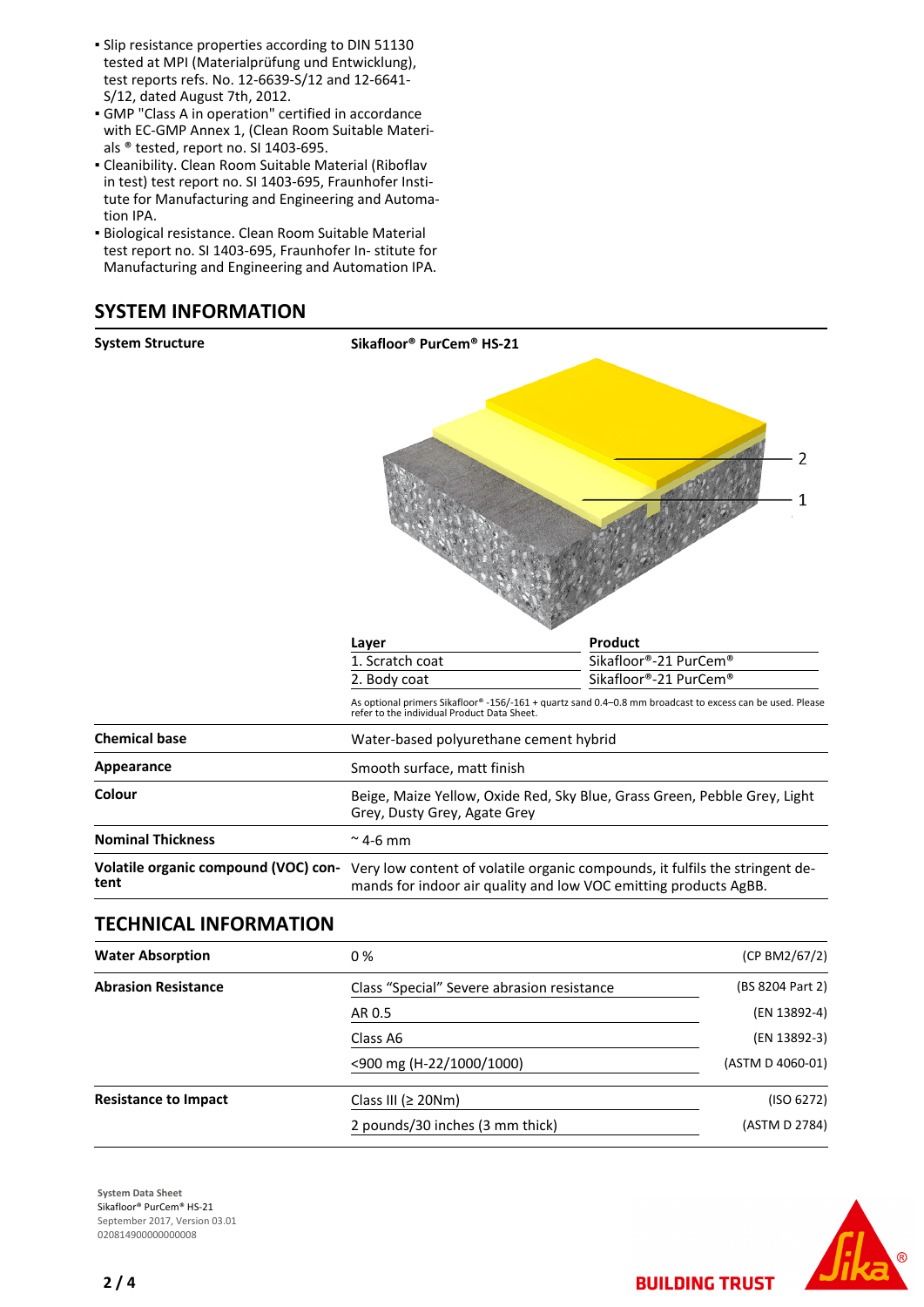| Indentation                      | 0                                                |                                                                                                                                                 |                   |  |  |
|----------------------------------|--------------------------------------------------|-------------------------------------------------------------------------------------------------------------------------------------------------|-------------------|--|--|
| <b>Compressive Strength</b>      |                                                  | >55 N/mm <sup>2</sup> after 28 days at +23°C / 50% r.h.                                                                                         |                   |  |  |
| <b>Tensile Adhesion Strength</b> | > 2.0 N/mm <sup>2</sup>                          |                                                                                                                                                 |                   |  |  |
| <b>Reaction to Fire</b>          | BfI-s1                                           |                                                                                                                                                 |                   |  |  |
| <b>Chemical Resistance</b>       |                                                  | Please refer to Sikafloor® PurCem® chemical resistance guide. Contact Sika<br>technical service for specific information.                       |                   |  |  |
| <b>Thermal Resistance</b>        | 4 mm                                             | 6 mm                                                                                                                                            |                   |  |  |
|                                  | $-15 °C$ to $+70 °C$                             | $-25 °C$ to $+70 °C$                                                                                                                            |                   |  |  |
|                                  | gimes.                                           | The product is resistant to short term contact with temperatures of +90°C, mainly during the cleaning re-                                       |                   |  |  |
| <b>Capillary Absorption</b>      | $< 0.002$ kg/(m <sup>2</sup> ×h <sup>0,5</sup> ) |                                                                                                                                                 | (EN 1062-3)       |  |  |
| <b>USGBC LEED Rating</b>         |                                                  | Conforms Section EQ (Indoor Environmental Quality), Credit 4.2 Low-Emit-<br>ting Materials Paints and Coatings. Calculated VOC content ≤ 50 g/l |                   |  |  |
| <b>Coefficient of Friction</b>   | Rubber:                                          | $0.5\,$                                                                                                                                         | (ASTM D 1894-61T) |  |  |
|                                  | Steel:                                           | 0.3                                                                                                                                             |                   |  |  |
| Skid / Slip Resistance           | R 10                                             |                                                                                                                                                 | (DIN 51130)       |  |  |
|                                  | <b>SRV Dry</b>                                   | <b>SRV Wet</b>                                                                                                                                  | (EN 13036-4)      |  |  |
|                                  | 70                                               | 60                                                                                                                                              |                   |  |  |

#### **APPLICATION INFORMATION**

| Consumption                          | Layer                                                                                                                                                                                                                                                                            | Product                                                                                                                                                                           |                       | Consumption                          |  |  |
|--------------------------------------|----------------------------------------------------------------------------------------------------------------------------------------------------------------------------------------------------------------------------------------------------------------------------------|-----------------------------------------------------------------------------------------------------------------------------------------------------------------------------------|-----------------------|--------------------------------------|--|--|
|                                      | 1. Scratch coat                                                                                                                                                                                                                                                                  |                                                                                                                                                                                   | Sikafloor®-21 PurCem® | $~^{\sim}$ 1.0-3.0 kg/m <sup>2</sup> |  |  |
|                                      | 2. Body coat                                                                                                                                                                                                                                                                     |                                                                                                                                                                                   | Sikafloor®-21 PurCem® | $~^{\sim}$ 1.9 kg/m <sup>2</sup> /mm |  |  |
|                                      |                                                                                                                                                                                                                                                                                  | Consumptions are theoretical and do not include any wastage, additional<br>material need due to porosity, substrate profile etc.                                                  |                       |                                      |  |  |
| <b>Product Temperature</b>           |                                                                                                                                                                                                                                                                                  | Please refer to the individual Product Data Sheet                                                                                                                                 |                       |                                      |  |  |
| <b>Ambient Air Temperature</b>       |                                                                                                                                                                                                                                                                                  | +10 °C min / +40 °C max                                                                                                                                                           |                       |                                      |  |  |
| <b>Relative Air Humidity</b>         | 80 % max                                                                                                                                                                                                                                                                         |                                                                                                                                                                                   |                       |                                      |  |  |
| <b>Dew Point</b>                     | floor finish.                                                                                                                                                                                                                                                                    | Beware of condensation!<br>The substrate and uncured floor must be at least 3 °C above dew point to<br>reduce the risk of condensation or other disturbance of the surface on the |                       |                                      |  |  |
| <b>Substrate Temperature</b>         |                                                                                                                                                                                                                                                                                  | +10 °C min / +40 °C max                                                                                                                                                           |                       |                                      |  |  |
| <b>Substrate Moisture Content</b>    | Sikafloor <sup>®</sup> PurCem <sup>®</sup> HS-21 can be installed on substrates with higher mois-<br>ture content. The substrate needs to be visibly dry and have an adequate<br>pull-off strength min 1.5 N/mm <sup>2</sup> . No ponding water. Check for rising mois-<br>ture. |                                                                                                                                                                                   |                       |                                      |  |  |
| <b>Applied Product Ready for Use</b> | <b>Temperature</b>                                                                                                                                                                                                                                                               | <b>Foot traffic</b>                                                                                                                                                               | <b>Light traffic</b>  | <b>Full cure</b>                     |  |  |
|                                      | $+10 °C$                                                                                                                                                                                                                                                                         | $^{\sim}$ 20 hours                                                                                                                                                                | $~\sim$ 34 hours      | $~\sim$ 7 days                       |  |  |
|                                      | $+20 °C$                                                                                                                                                                                                                                                                         | $~^{\sim}$ 12 hours                                                                                                                                                               | $~^{\sim}$ 16 hours   | $~\sim$ 4 days                       |  |  |
|                                      | +30 °C                                                                                                                                                                                                                                                                           | ~8 hours                                                                                                                                                                          | $~^{\sim}$ 14 hours   | $\approx$ 3-4 days                   |  |  |

## **PRODUCT INFORMATION**

| Packaging                 | Please refer to the individual Product Data Sheet |
|---------------------------|---------------------------------------------------|
| <b>Shelf Life</b>         | Please refer to the individual Product Data Sheet |
| <b>Storage Conditions</b> | Please refer to the individual Product Data Sheet |

**System Data Sheet** Sikafloor® PurCem® HS-21 September 2017, Version 03.01 0208149000000000008



**BUILDING TRUST**